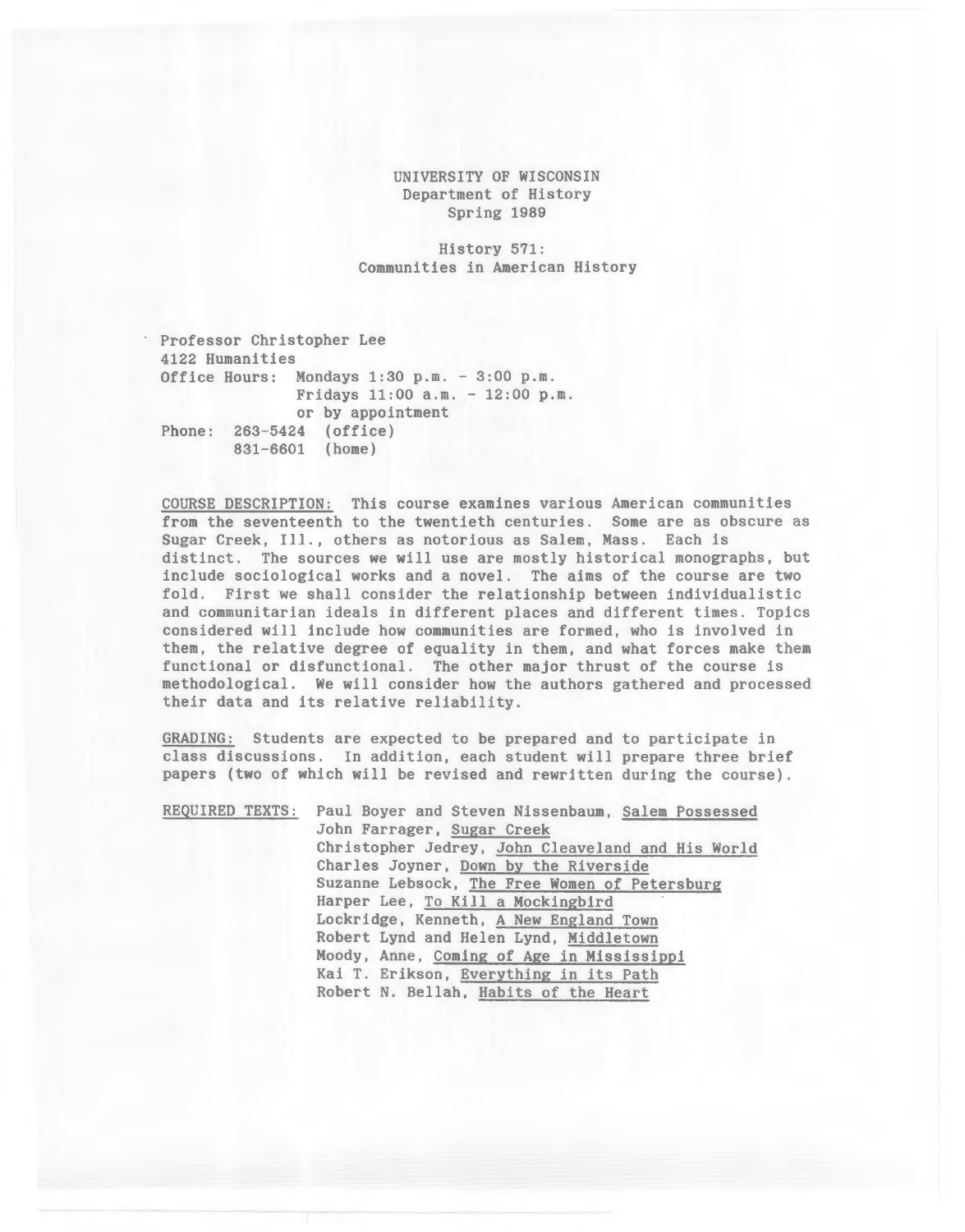# CLASS SCHEDULE

| January 23            | Introduction to the seminar                                          |
|-----------------------|----------------------------------------------------------------------|
| January 30            | Read: Lockridge, A New England Town                                  |
| February 6            | Read: Articles on the Cheasapeake                                    |
| February 13           | Read: Boyer and Nissenbaum, Salem Possessed<br>Paper I due           |
| February 20           | Read: Jedrey, John Cleaveland and his World                          |
| <b>February 27</b>    | Read: Lebsock, The Free Women of Petersburg<br>Paper I (revised) due |
| March 6               | Read: Farrager, Sugar Creek                                          |
| March 13              | Read: Joyner, Down by the Riverside                                  |
| <b>MIDTERM RECESS</b> |                                                                      |
| April 3               | Read: Lynd and Lynd, Middletown                                      |
| April 10              | Read: Lee, To Kill a Mockingbird                                     |
| April 17              | Movie<br>Paper II due                                                |
| April 24              | Read: Moody, Coming of Age in Mississippi                            |
| May 1                 | Read: Erikson, Everything in its Path<br>Paper II (revised) due      |
| May 8                 | Read: Bellah, Habits of the Heart                                    |
| May 13                | Paper III due                                                        |

r r